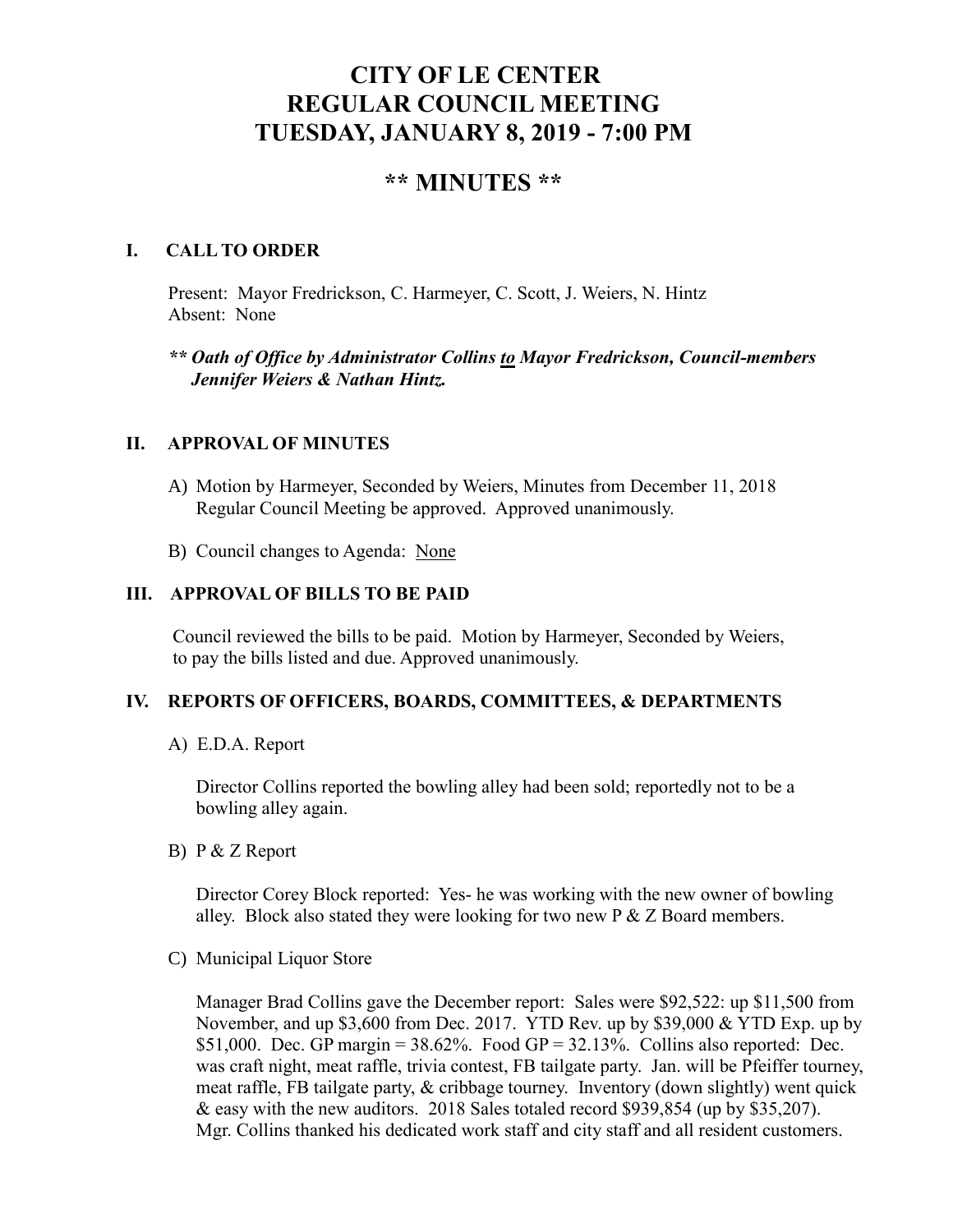D) Police Department

Police Chief Pfarr reported on the police activities for month of December: 226 calls @ 2,384 miles patrolled/ total calls up 7%, total miles down 1% for the year. Pfarr reported: several break-ins in downtown area businesses. First State Bank is offering a \$1,000 reward for tips leading to arrest. Year-end report: thefts down considerably/ complaints up from previous years. Staff includes 3 F/T officers and 8 P/T officers.

E) Water, Sewer, Streets, Parks Departments

Public Works Supt. Curt Roemhildt reported:

- Streets- new bobcat is being used for snowplowing.
- Skating rink- is open/ then melts and is closed again.
- Year-end- 510 yds of leaves disposed of 350 gals of used oil disposed of and 360 tons of garbage hauled (an increase of 35 tons).
- F) Bolton & Menk Engineering

 Engineer Hawbaker reported: nothing to report yet on the possible Justice Center storm-water being routed down to our existing settling pond.

 2020 Street Project: Motion by Harmeyer, Seconded by Scott, Add Jennifer Weiers to replace Denny Woelfel on the project committee. Approved unanimously.

#### **V. PUBLIC FORUM**

.

There were no petitions, requests, comments, or communications from the general public.

#### **VI. OLD BUSINESS**

- A) After much discussion: Motion by Harmeyer, Seconded by Scott, to again approve waiving the WAC and SAC fees (\$2,500) for new residential & commercial construction in 2019. Approved unanimously.
- B) Administrator Collins explained the request by farm land renter Peter Thelemann to possibly extend his lease by doing some tiling work in our 80 ac. field. Since Mr. Thelemann was not present; item was tabled.

#### **VII. NEW BUSINESS**

- A) Motion by Harmeyer, Seconded by Scott, to approve the 2019 Le Center Area Fire Commission Services Contract. Approved unanimously.
- B) Motion by Scott, Seconded by Harmeyer, to approve the 2019 Mayoral Appointment List. Approved unanimously.